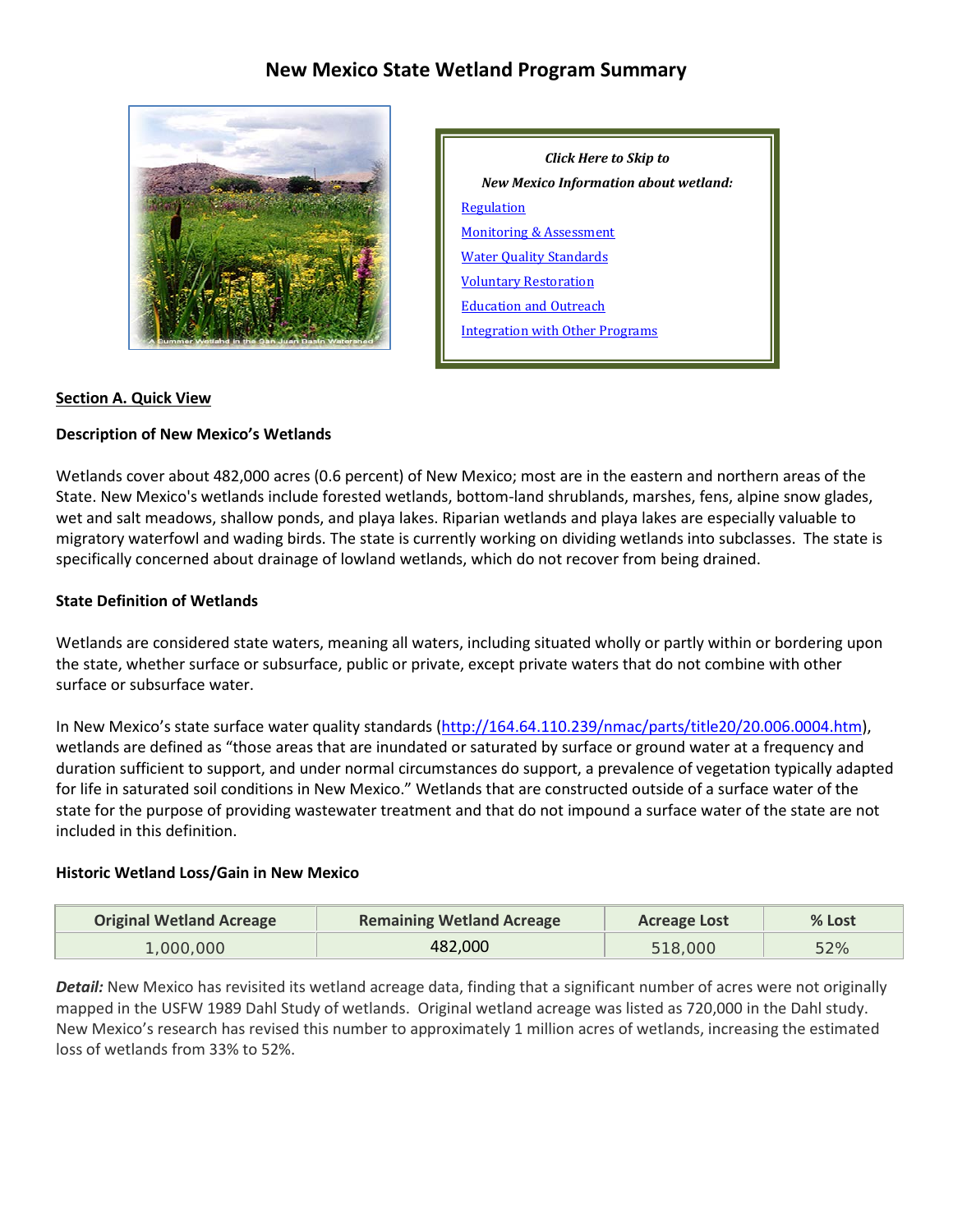#### **Primary State Wetlands Web Page**

#### <http://www.nmenv.state.nm.us/swqb/Wetlands/>

#### **State Wetland Program Plan**

The New Mexico Department of Surface Water Quality Bureau (SWQB) Wetlands Program developed its first wetland program plan in 2003. This state's wetland program plan was updated in 2012, providing a plan to continue progress towards a "comprehensive and sustainable" Wetlands Program for New Mexico. To view the Plan, go to: [http://water.epa.gov/type/wetlands/upload/new\\_mexico\\_wpp-2012.pdf.](http://water.epa.gov/type/wetlands/upload/new_mexico_wpp-2012.pdf) New Mexico is currently working on an update of the plan.

#### **No Net Loss/Net Gain Goal**

New Mexico has not formally adopted a "no net loss" goal.

#### **State Resources for Management of Wetlands (2014)**

|                 | Regulatory               | <b>Monitoring and</b>    | <b>Wetland Water</b>     | <b>Voluntary</b>       |
|-----------------|--------------------------|--------------------------|--------------------------|------------------------|
|                 |                          | Assessment               | <b>Quality Standards</b> | <b>Restoration</b>     |
| <b>Agency</b>   | <b>NM Environment</b>    | <b>NM Environment</b>    | <b>NM Environment</b>    | <b>NM Environment</b>  |
|                 | Department               | Department               | Department               | Department             |
| Source(s)       | 401 cert program $-$     | <b>Wetland Program</b>   | <b>Wetland Program</b>   | <b>Wetland Program</b> |
|                 | 319 funds; Regulatory    | <b>Development Grant</b> | <b>Development Grant</b> | Development Grant;     |
|                 | module for rapid         |                          |                          | Legislature-approved   |
|                 | assessment - EPA         |                          |                          | state funds (River     |
|                 | <b>Wetland Program</b>   |                          |                          | Stewards)              |
|                 | <b>Development Grant</b> |                          |                          |                        |
| Amount          | Information not          | Information not          | Information not          | Varies by year. In     |
|                 | available                | available                | available                | 2014, % of overall     |
|                 |                          |                          |                          | (\$2.3m budget for 4   |
|                 |                          |                          |                          | years); in $2012 =$    |
|                 |                          |                          |                          | $$1.5m; in 2013 = $0$  |
| <b>Staffing</b> | 0.55 FTE (Sum of 0.25    | 1.5 FTE (Sum of 0.5      | 0.45 FTE (Sum of 0.25    | 0.93 FTE (Sum of 0.50  |
|                 | FTE+.05 FTE+.25 FTE)     | FTE+0.2FTE+0.25          | FTE+0.20 FTE)            | FTE+0.33 FTE+0.10      |
|                 |                          | FTE+0.65FTE)             |                          | FTE)                   |

#### **State Permitting Fees**

| <b>State Permitting Fee</b> | <b>State Name</b> |
|-----------------------------|-------------------|
| Yes/No                      | NO                |
| Amount (range)              | N/A               |
| Agency                      | N/A               |

#### **Innovative Features:**

- New Mexico Wetlands Action Plan
- **Restoration Work**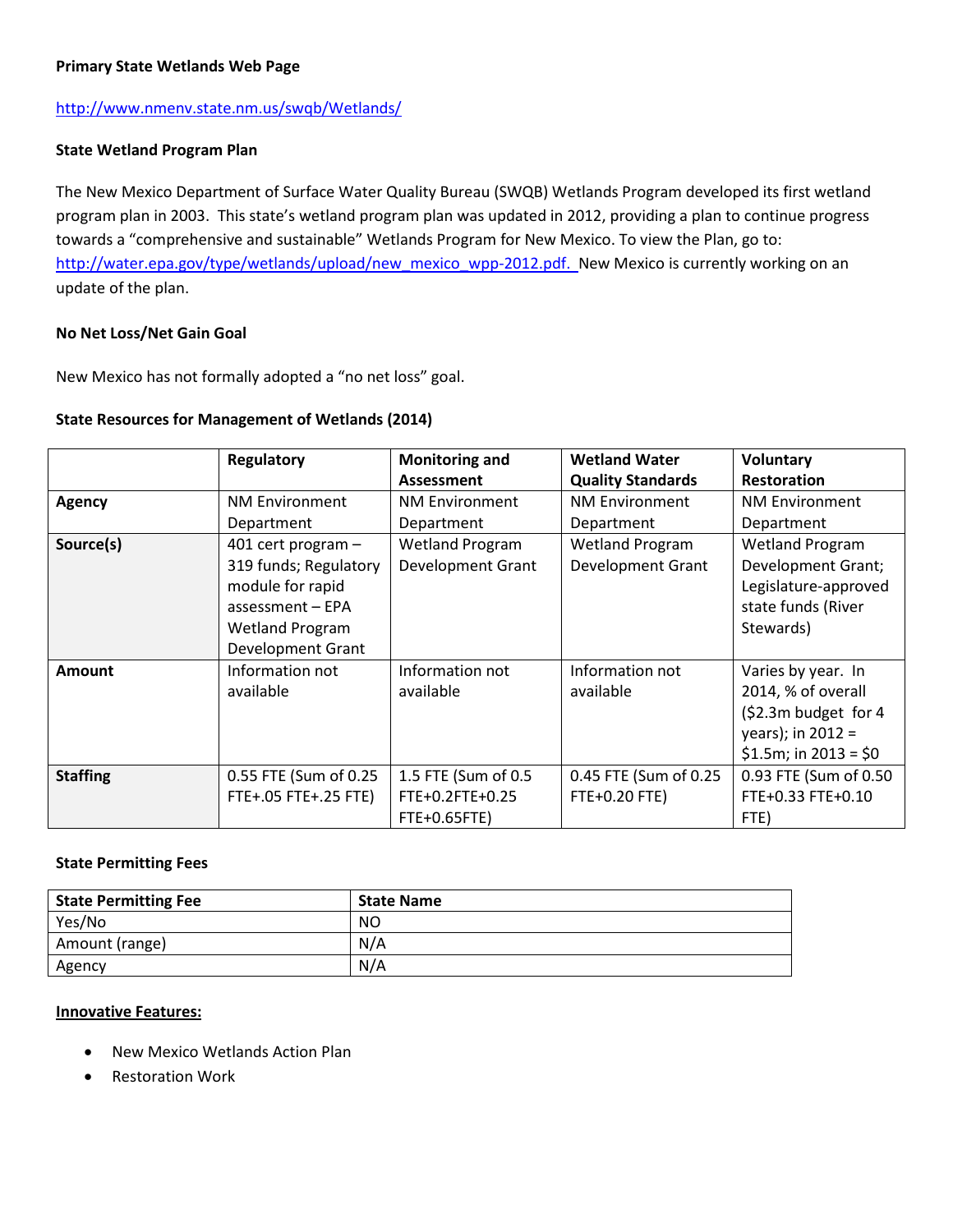#### **Models and Templates:**

(See above)

### <span id="page-2-0"></span>**Section B. New Mexico's Regulatory Approaches**

#### **How are New Mexico's Wetlands Regulated?**

New Mexico regulates wetlands through surface water quality management and §401 certification under the Clean Water Act (CWA). NMED's Surface Water Quality Bureau (SWQB) is responsible for the protection and management of the waters of the state, including wetlands. SWQB's Watershed Protection Section (WPS) coordinates all CWA §401 certification and §404 permits with the U.S. Army Corps of Engineers ("Corps"), as well as §319(h) activities in watersheds with Total Maximum Daily Loads or with assessed data.

The basic authority for water quality management in New Mexico is provided through the State Water Quality Act. This law establishes the Water Quality Control Commission (WQCC) and specifies its duties and powers. The commission is the state water pollution control agency for New Mexico for all purposes of the CWA and the Safe Drinking Water Act.

New Mexico also has agreements with Forest Management and Bureau of Land Management. Both agencies have representatives that meet with wetlands staff monthly and the partners hold an annual meeting.

#### **Wetland Delineation**

| <b>Delineation Method</b>   | YES | NΟ | <b>Description</b> |
|-----------------------------|-----|----|--------------------|
| Use State's Own             |     |    |                    |
| <b>Delineation Method</b>   |     |    |                    |
| Use Corps '89 Manual with   |     |    |                    |
| <b>Regional Supplements</b> |     |    |                    |
| Other                       |     |    |                    |

#### **Evaluation Methodology:**

New Mexico uses the Corps Manual. For compensatory mitigation, the state uses a regulatory Rapid Assessment Method (RAM) and NatureServe wetland classifications.

#### **Exempted Activities**

Comparable to federal exemptions.

#### **Special Provisions for Agriculture and Forestry**

Comparable to federal provisions.

#### **Penalties and Enforcement**

EPA conducts all enforcement activities for the state of New Mexico, including determining penalties.

#### **Permit Tracking**

The State of New Mexico has not developed a system for tracking permits or mitigation.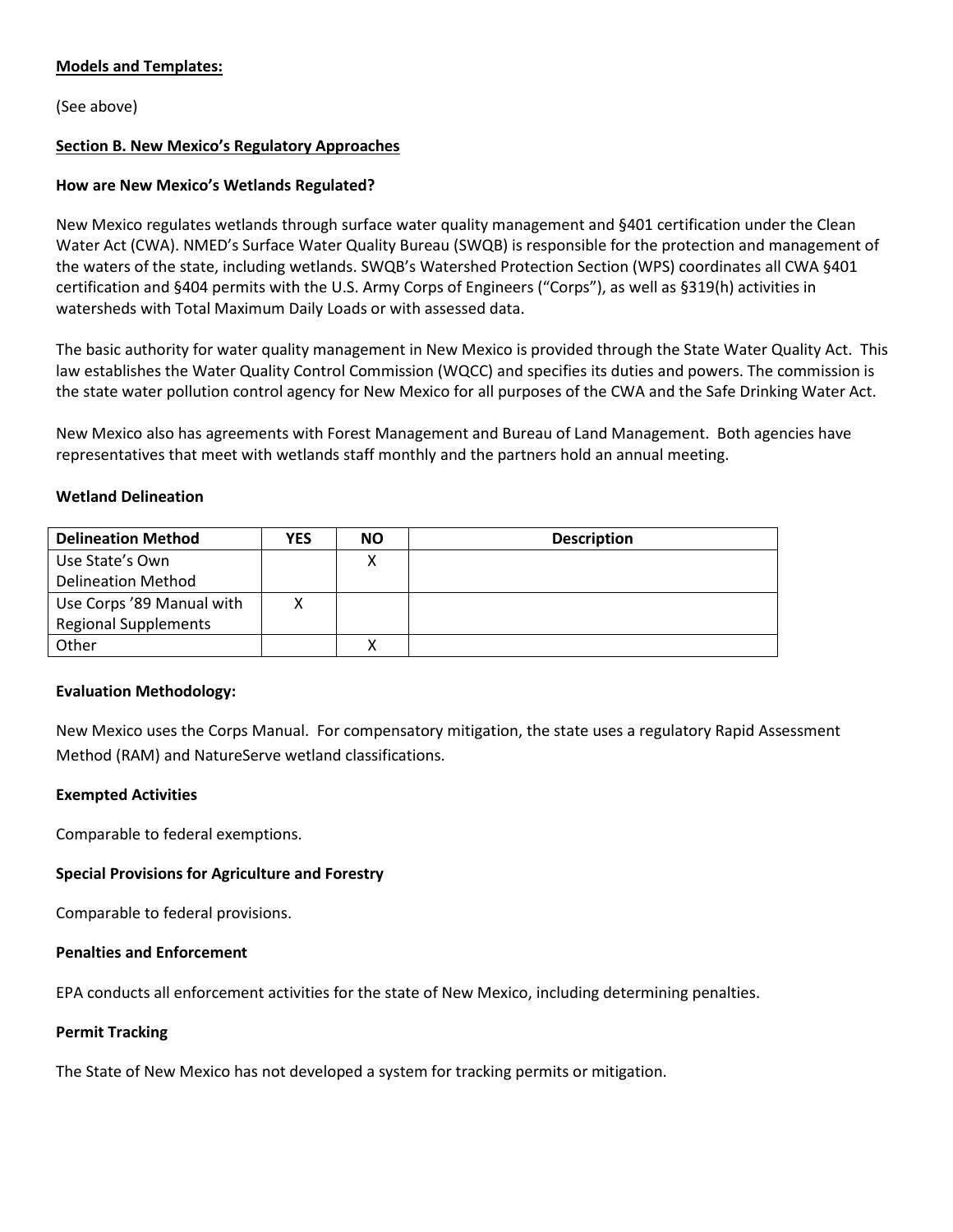#### **State General Permit (statewide vs. regional coverage)**

| <b>State General Permit</b> | Yes      | No | <b>Detail (Type of Permit)</b> |
|-----------------------------|----------|----|--------------------------------|
| Regional                    | $\cdots$ |    |                                |
| Statewide                   |          | Λ  |                                |

#### **Assumption of 404 Powers**

| <b>Assumption Status</b>         | Yes | No                | <b>Detail</b> |
|----------------------------------|-----|-------------------|---------------|
| Assumed                          |     | $\checkmark$<br>∧ |               |
| <b>Working Toward Assumption</b> |     | ∧                 |               |
| <b>Explored Assumption</b>       |     | ∧                 |               |

#### **Joint Permitting**

New Mexico has a joint §404/401 permit with the Corps.

#### **Special Area Management Plans and Advanced Identification Plans**

None. However, the state does have special certification for Outstanding Natural Resource Waters.

#### **Mitigation Policy**

The Corps is responsible for mitigation in New Mexico. The State of New Mexico has no state guidelines, policies or legislation (beyond federal requirements) that outline mitigation requirements for permitted impacts to wetlands or streams. The Corps has recently revised their guidelines. Within the state, there is not a lot of mitigation activity, with not enough to enable the development of mitigation banks.

#### **Mitigation Database**

The Corps manages data on mitigation through the national RIBITS database.

#### **Buffer Protection**

Condition assessments require review of buffer condition (5-metric evaluation). Santa Fe' includes a 100-foot buffer component for wetlands and streams. They also prevent certain activities. Buffers are also considered in the establishment of grazing allotments, requiring the avoidance of riparian areas to reduce pressure on wetlands. Finally, the state is also looking into working with private landowners adjacent to public lands. Private land owner will be asked to voluntarily apply federal rules to private lands if they are adjacent to public lands in order to create a large buffer around public lands.

#### <span id="page-3-0"></span>**Section C. Monitoring and Assessment**

#### **Agency Responsible for Wetland Monitoring and Assessment**

In 2010, The New Mexico Environment Department Surface Water Quality Bureau developed a State of New Mexico Surface Water Quality 10-year Monitoring and Assessment Strategy. This document can be downloaded from: [http://www.nmenv.state.nm.us/swqb/MAS/monitoring/10-YearMonitoringPlan.pdf.](http://www.nmenv.state.nm.us/swqb/MAS/monitoring/10-YearMonitoringPlan.pdf)

The state does not have an associated monitoring and assessment budget and has only been able to do wetland monitoring and assessment through EPA Program Development Grants.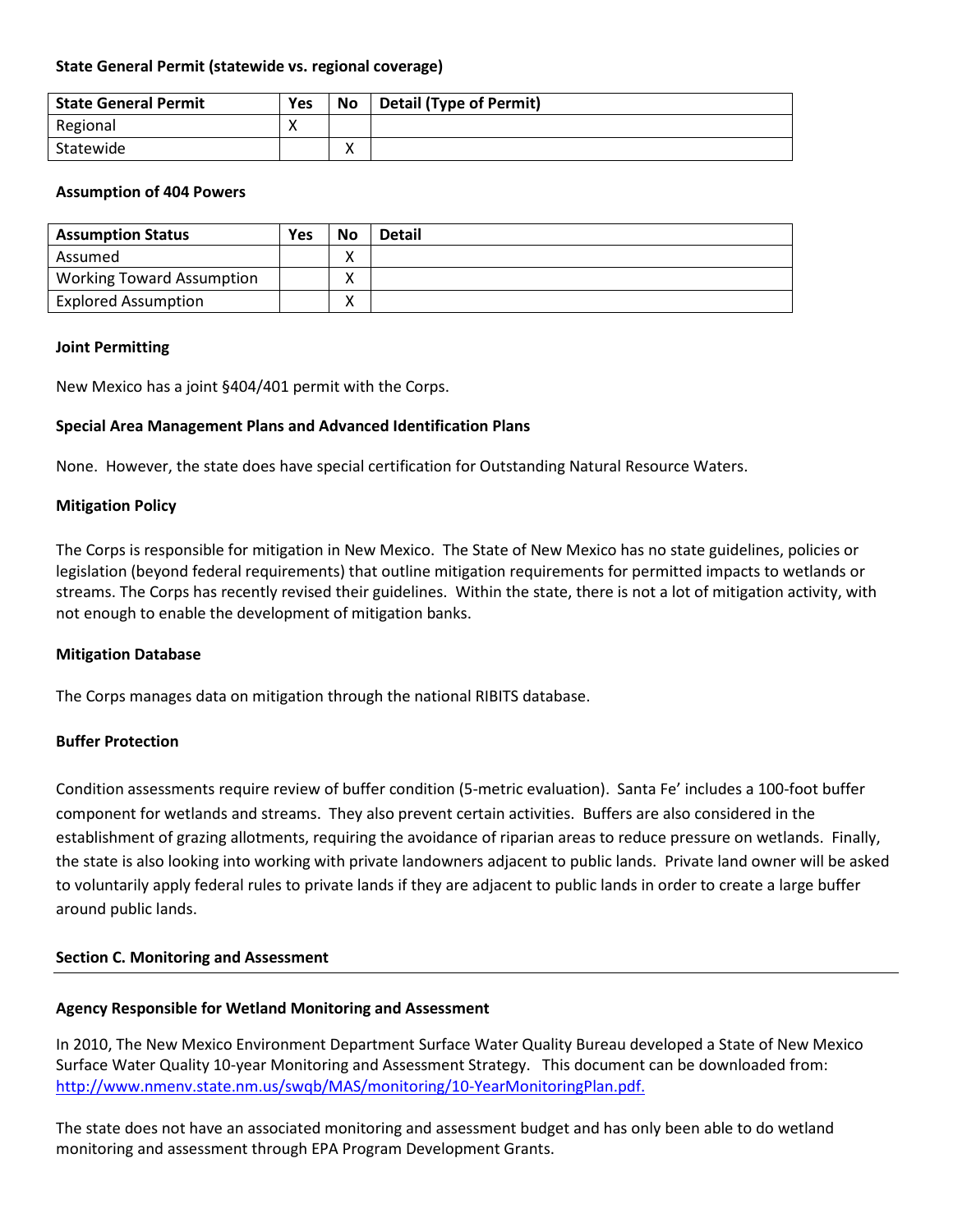### **Mapping/Inventory**

New Mexico has a statewide GIS website on a variety of topics, serving multiple agencies. The state participated in NWI+ updates. The state is starting to work on mapping the Sacramento Mountain Range.

#### **State Wetland Mapping Information Portal**

Forthcoming. Currently the state ios working on an NWI update, but will have a link on its own website in the near future.

#### **Wetland Classification and Assessment**

The state is currently working on several modules. They are currently working on Version 2.0 of their Mid-montane Field Manual.

#### **Statewide Monitoring Plan**

Wetland water quality monitoring goals are included in the state's Wetland Program Plan: [http://water.epa.gov/type/wetlands/upload/new\\_mexico\\_wpp.pdf](http://water.epa.gov/type/wetlands/upload/new_mexico_wpp.pdf)

#### **Overall Wetland Gain and Loss Tracking System**

None.

#### **New Mexico's wetland monitoring and assessment program has the following characteristics:**

| Level         | None | Level 1   | Level 2          | Level 3           |
|---------------|------|-----------|------------------|-------------------|
| Mexico<br>New |      | 'Mapping) | (RAM)<br>$\cdot$ | ΠB<br>Development |

| <b>Type</b>       | None | <b>IBI</b> | Conditional     | Functional                                                                                    |
|-------------------|------|------------|-----------------|-----------------------------------------------------------------------------------------------|
| <b>New Mexico</b> |      | ́          | X (Not for all) | No functional<br>assessment (but<br>applying a suite of<br>functions as a<br>mapping element) |

| Frequency  | None | <b>Project Specific</b> | Ongoing          |
|------------|------|-------------------------|------------------|
| New Mexico |      | X (Level 3 IBI)         | Rapid Assessment |
|            |      |                         | Mapping          |

#### **National Wetland Condition Assessment (NWCA) Participation**

| <b>NWCA Study Type</b>             | Yes | No |
|------------------------------------|-----|----|
| <b>National Study</b>              |     |    |
| <b>State Intensification Study</b> |     |    |

#### <span id="page-4-0"></span>**Section D. Wetland Water Quality Standards**

New Mexico has not adopted wetland-specific water quality standards. However, the state's surface water quality standards (WQS) do apply to all state waters, which include wetlands. The New Mexico Administrative Code outlines numeric and narrative surface water quality standards, including both site-specific and use-specific criteria,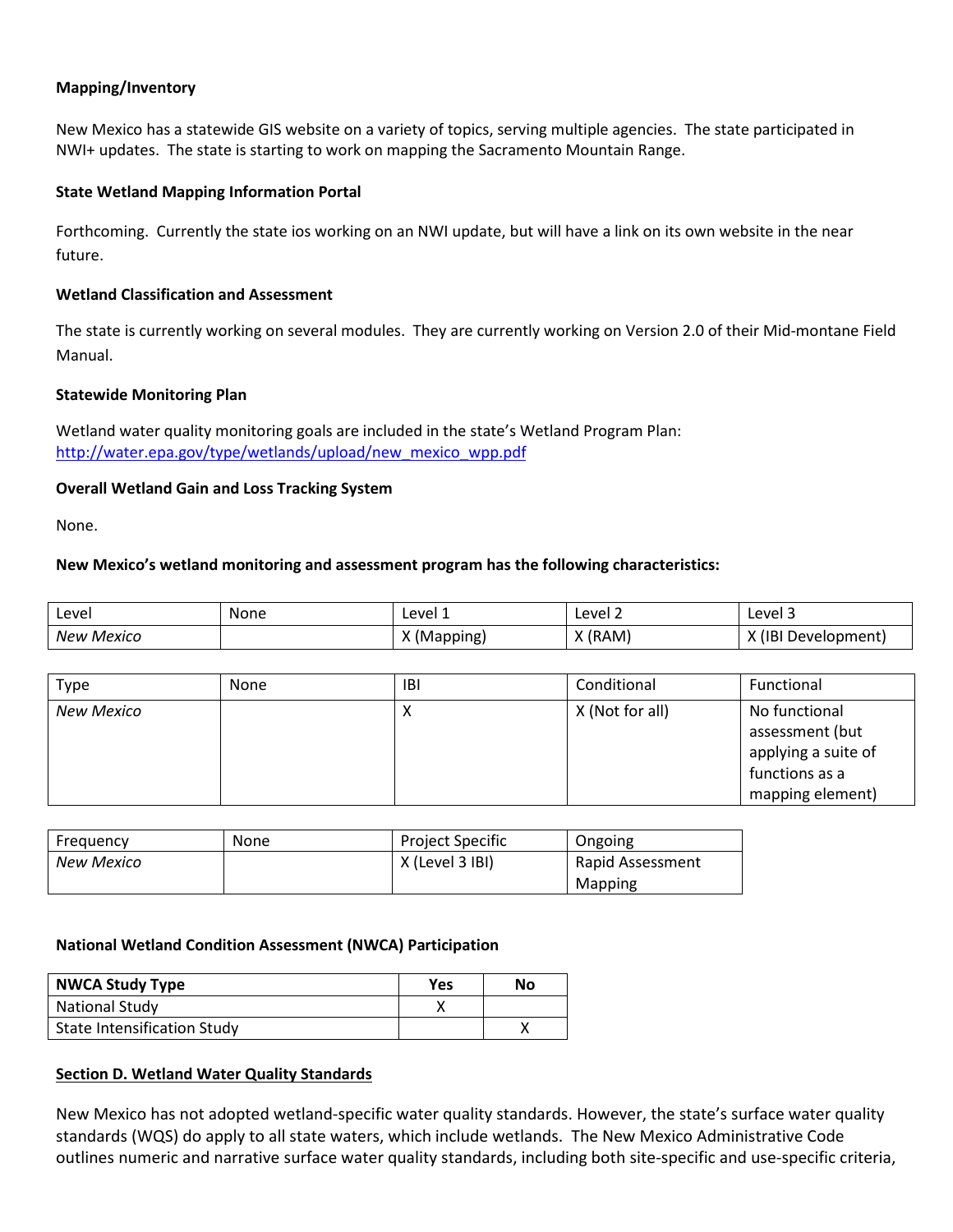which are established by the WQCC to protect designated, existing, and attainable uses. State code does not identify separate designated uses or anti-degradation standards for wetlands, defaulting to designated uses and anti-degradation provisions for surface waters.

Click here to view New Mexico's Standards for Interstate and Intrastate Surface Waters: <http://www.nmcpr.state.nm.us/nmac/parts/title20/20.006.0004.htm>

The New Mexico Wetland Program Plan (last updated in 2012), indicates that the New Mexico Environment Department's Surface Water Quality Bureau is in the process of:

- Developing wetlands narrative standards by subclass
- Developing appropriate wetland-specific designated uses for the riverine wetland subclass (only)
- Drafting water quality standards for mid-montane and lowland wetland subclasses
- Reviewing the state's anti-degradation implementation policy to determine if additional language is needed to protect wetland functions, condition and hydrologic regime.

| <b>Type</b>                                                                                                                                                                                            | <b>None</b> | <b>Use Existing</b><br><b>WQ Standards</b> | <b>In Process</b> | Adopted | <b>Future</b><br><b>Direction</b> |
|--------------------------------------------------------------------------------------------------------------------------------------------------------------------------------------------------------|-------------|--------------------------------------------|-------------------|---------|-----------------------------------|
| Wetland-                                                                                                                                                                                               |             |                                            |                   |         |                                   |
| specific                                                                                                                                                                                               |             | $\sqrt{ }$                                 | $\mathbf v$       |         |                                   |
| <b>Designated</b>                                                                                                                                                                                      |             |                                            |                   |         |                                   |
| <b>Uses</b>                                                                                                                                                                                            |             |                                            |                   |         |                                   |
| <b>Narrative</b>                                                                                                                                                                                       |             |                                            |                   |         |                                   |
| criteria in the                                                                                                                                                                                        |             |                                            |                   |         |                                   |
| standards to                                                                                                                                                                                           |             | V                                          | $\sqrt{ }$        |         |                                   |
| protect                                                                                                                                                                                                |             |                                            |                   |         |                                   |
| designated                                                                                                                                                                                             |             |                                            |                   |         |                                   |
|                                                                                                                                                                                                        |             |                                            |                   |         |                                   |
|                                                                                                                                                                                                        |             |                                            |                   |         |                                   |
|                                                                                                                                                                                                        |             |                                            |                   |         |                                   |
|                                                                                                                                                                                                        |             |                                            |                   |         |                                   |
|                                                                                                                                                                                                        |             |                                            |                   |         |                                   |
|                                                                                                                                                                                                        |             |                                            |                   |         |                                   |
|                                                                                                                                                                                                        |             |                                            |                   |         |                                   |
|                                                                                                                                                                                                        |             |                                            |                   |         |                                   |
|                                                                                                                                                                                                        |             |                                            |                   |         |                                   |
|                                                                                                                                                                                                        |             |                                            |                   |         |                                   |
|                                                                                                                                                                                                        |             |                                            |                   |         |                                   |
|                                                                                                                                                                                                        |             |                                            |                   |         |                                   |
| wetland uses<br><b>Numeric</b><br>criteria in the<br>standards<br>based on<br>wetland type<br>and location to<br>protect the<br>designated uses<br>Anti-<br>degradation<br>policy includes<br>wetlands |             | V<br>V                                     | $\sqrt{ }$        |         |                                   |

**Description:** New Mexico is participating in an ACWA project on wetland water quality standards; looking at models. New Mexico is considering looking at NWCA data from a statistical point of view to back up wetland water quality standards.

### <span id="page-5-0"></span>**Section E: Voluntary Restoration and Protection**

#### **Program Description**

New Mexico has operated a wetland restoration program (operated by the wetland program) since 2003. This program encourages volunteer participation in on-the-ground wetland restoration projects, and helps obtain funding for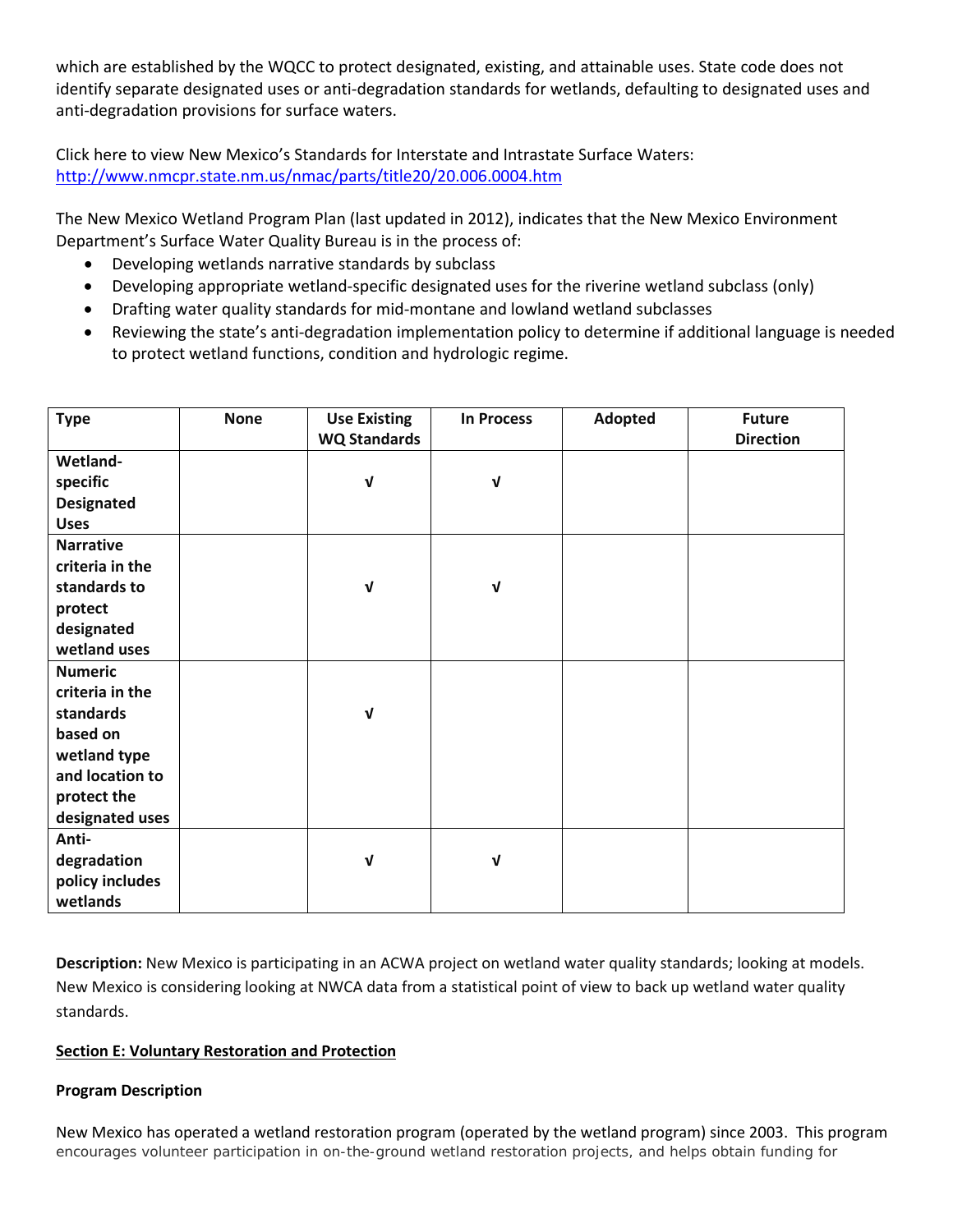projects. The restoration program is part of a larger initiative to improve the state's watersheds and water quality. Funding for the program has come from nine separate EPA grants. The larger initiative employs a cost-share approach to further the state's mitigation, restoration, and conservation efforts. SWQB provides funding for watershed groups (especially if the watershed plan includes an addendum for "wetland action plans") to reduce TMDL pollutants in their watersheds and uses TMDL pollutant levels to prioritize sites for funding. New Mexico tribes serve as program partners whenever the opportunity arises. Additional restoration occurs under the 319 program as well.

The state's wetland restoration program is part of a larger initiative to improve the state's watersheds and water quality. The larger initiative employs a cost-share approach to further the state's mitigation, restoration, and conservation efforts. Collaborators include ACOE, Forest Service, BLM, Game and Fish, Interstate Stream Committee, State Land Office, Local and Tribal government, and others. The state averages ~60 acres of voluntary restoration/year. Voluntary wetland restoration includes the restoration of buffers in New Mexico's program.

### **Types of Wetland Restoration Work Funded by the State:**

| <b>Type of Work</b>             | <b>YES</b> | <b>NO</b> | <b>Description</b>                                                                                                 |
|---------------------------------|------------|-----------|--------------------------------------------------------------------------------------------------------------------|
| Fund Wetland Restoration (may   | х          |           | Wetlands program, 319 funding, stream stewards,                                                                    |
| include easement agreements)    |            |           | Water Trust Board, Fish and Wildlife Programs                                                                      |
| <b>Private Land Restoration</b> |            |           | <b>Wetlands Program</b>                                                                                            |
| <b>Public Land Restoration</b>  | x          |           | Wetlands Program; State provides 319 funding for<br>watershed groups (information available on the WPS<br>website) |
| <b>Technical Assistance</b>     | x          |           |                                                                                                                    |
| <b>Tax Incentives</b>           |            | χ         |                                                                                                                    |
| Other                           |            |           |                                                                                                                    |

### **Wetland Program Goals**

New Mexico's voluntary wetland restoration program sees to restore functions, rather than acreage. Restoration is focused on restoring ecological services of wetlands.

| <b>Effort</b>                                                                                                      | Nothing in the<br><b>Works</b>                           | <b>Planning</b> | <b>In Progress</b>                                             | Complete |
|--------------------------------------------------------------------------------------------------------------------|----------------------------------------------------------|-----------------|----------------------------------------------------------------|----------|
| Program has a set of restoration<br>goals                                                                          |                                                          |                 |                                                                | V        |
| Coordinate with relevant agencies<br>that outline restoration/protection<br>goals and strategies and<br>timeframes |                                                          |                 |                                                                | V        |
| Develop multi-agency body to<br>coordinate restoration/ protection<br>efforts                                      | χ<br>Do not have<br>multi-agency that<br>makes decisions |                 | However, the<br>state does hold<br>multi-agency<br>roundtables | V        |
| Set restoration goals based on<br>agency objectives and available<br>information                                   |                                                          |                 |                                                                | ν        |

**New Mexico landowner guides/handbooks to assist with voluntary restoration efforts**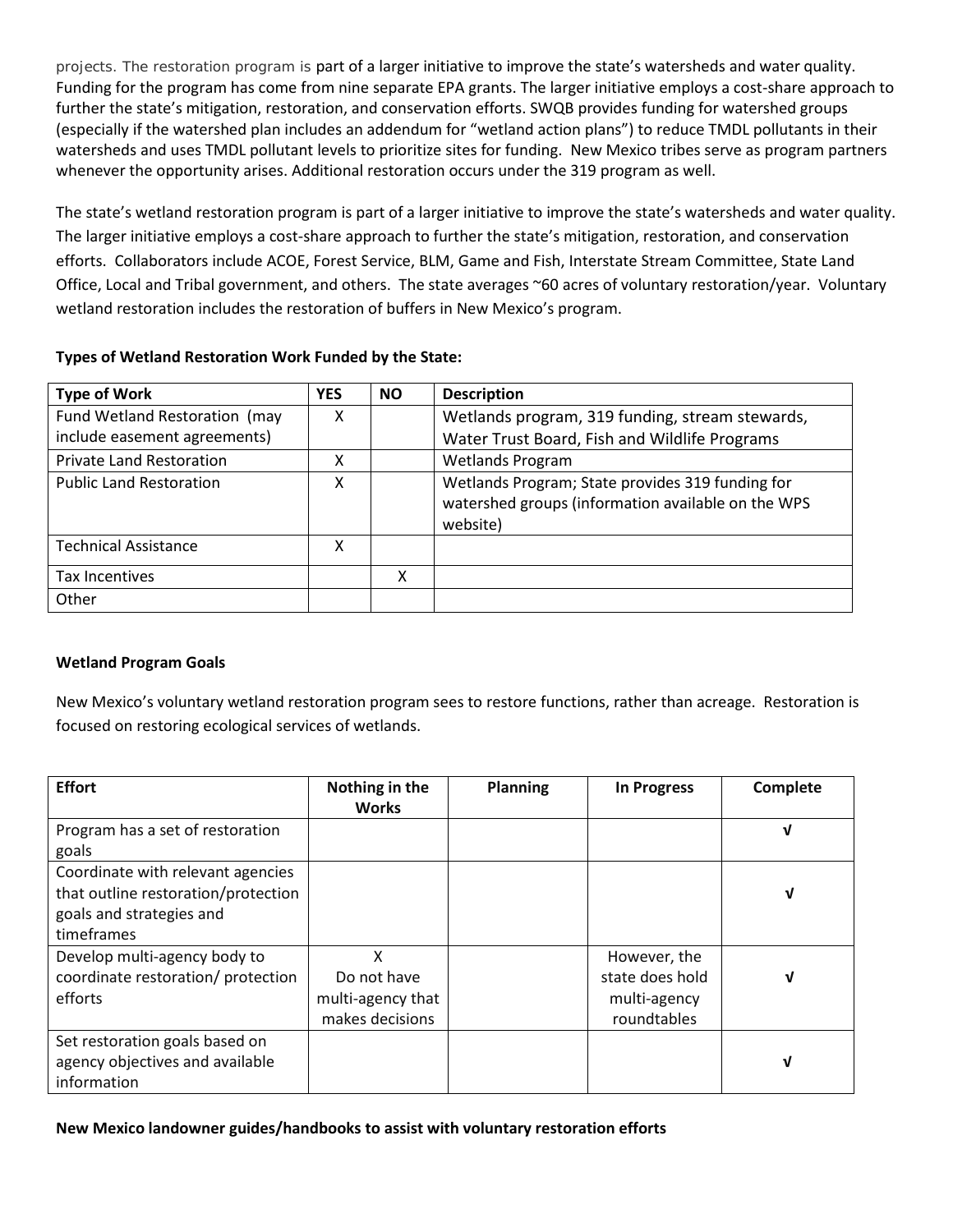New Mexico offers a number of guides to assist with voluntary wetland restoration, which can be found at: [https://www.env.nm.gov/swqb/Wetlands/.](https://www.env.nm.gov/swqb/Wetlands/) These include: Healthy Streamsides for Wetlands, Guide for Landowners, and Characterization and Restoration of Slope Wetlands in New Mexico.

### <span id="page-7-0"></span>**Section F. Innovative Education and Outreach**

All projects have an education and outreach component. They have advisory groups to RAMs, public meetings before RAMs are conducted, annual trainings on rapid assessment, outreach to watershed groups to show them how to use map projects, and workshops on the New Mexico Slope Methodology.

### **Section G. Climate Change and Wetlands**

The state talks about climate change issues at state wetland roundtables and address targeted issues. Wildfires are viewed as a product of climate change. If fires burn old growth forests, then they will not come back with the same species. The state is also working with ranchers to allow vegetation to grow in order to sequester carbon. There is no statewide climate adaptation plan.

#### **Other Non-Climate Change Adaptation Efforts:**

#### <span id="page-7-1"></span>**Section H. Integration Efforts**

| Entity/Program Area       | Yes/No     | Description of the Connection                    | Contact for Follow-up |
|---------------------------|------------|--------------------------------------------------|-----------------------|
| NPDES/Stormwater          | <b>YES</b> | Part of 10-year plan to incorporate wetland      |                       |
|                           |            | objectives into NPS pollution abatement;         |                       |
|                           |            | 319 connections                                  |                       |
| 303(d)                    | <b>NO</b>  |                                                  |                       |
| 305(b) Reports            | <b>YES</b> | Updated by the Wetlands Section every 2<br>years |                       |
| <b>TMDL</b>               | <b>YES</b> | SWQB provides funding for watershed              |                       |
|                           |            | groups to reduce TMDL pollutants in their        |                       |
|                           |            | watersheds and uses TMDL pollutant               |                       |
|                           |            | levels to prioritize sites for funding.          |                       |
| Climate Change/           | <b>YES</b> | Targeted issues where climate has had an         |                       |
| <b>Climate Resiliency</b> |            | impact and there are possibilities to reduce     |                       |
|                           |            | that impact                                      |                       |
| Land Use                  | <b>YES</b> | SWQB also provides funding to watershed          |                       |
| Planning/watershed        |            | groups to develop wetland action plans           |                       |
| planning                  |            | that delineate goals for protection,             |                       |
|                           |            | restoration, mapping, monitoring and             |                       |
|                           |            | education.                                       |                       |
| Flood/Hazard              | <b>YES</b> | River storage projects targeting fire issues     |                       |
| Mitigation                |            | with state funding                               |                       |
| <b>Coastal Work</b>       | <b>NO</b>  |                                                  |                       |
|                           |            |                                                  |                       |
| Other (Specify)           | <b>NO</b>  |                                                  |                       |
|                           |            |                                                  |                       |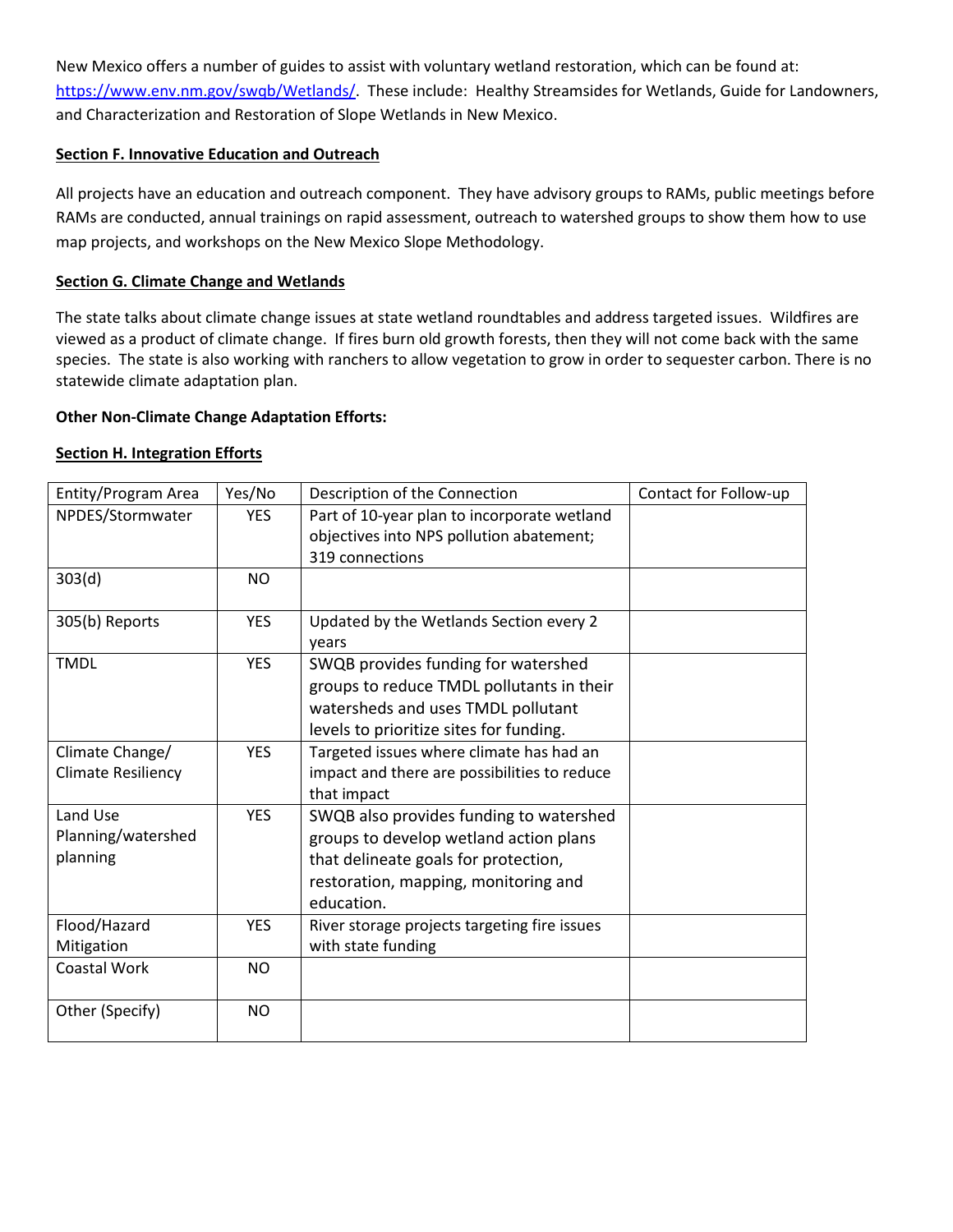#### **State Wetland Program Development Continuum**

| <b>Level of Completeness</b>     |      | Core Element 1:   | <b>Core Element 2:</b>  | <b>Core Element 3:</b>   | <b>Core Element 4:</b> |
|----------------------------------|------|-------------------|-------------------------|--------------------------|------------------------|
|                                  |      | <b>Regulation</b> | <b>Monitoring &amp;</b> | <b>Wetland Water</b>     | Voluntary              |
|                                  |      |                   | Assessment              | <b>Quality Standards</b> | <b>Restoration</b>     |
| <b>Mature Stage</b>              | High | X                 |                         |                          | X                      |
|                                  | Л    |                   |                         |                          | (Leaders in            |
| <b>Working on Implementation</b> |      |                   |                         |                          | developing             |
|                                  |      |                   |                         |                          | restoration            |
|                                  |      |                   |                         |                          | methods and            |
|                                  |      |                   |                         |                          | funding)               |
|                                  |      |                   |                         |                          |                        |
|                                  |      |                   |                         |                          |                        |
| <b>Working on Developing</b>     |      |                   | X                       | X                        |                        |
|                                  |      |                   |                         |                          |                        |
| <b>Early Stage</b>               | Low  |                   |                         | (Outstanding             |                        |
|                                  |      |                   |                         | natural waters and       |                        |
|                                  |      |                   |                         |                          |                        |
|                                  |      |                   |                         | anti-degradation         |                        |
|                                  |      |                   |                         | incl. wetlands)          |                        |

### **Section J. State Wetland Program Contact Information**

[Maryann McGraw](mailto:Maryann.McGraw@state.nm.us) Coordinator, New Mexico Wetlands Program New Mexico Environment Department Surface Water Quality Bureau – Watershed Protection 1190 S. St. Francis Drive, Santa Fe, New Mexico 87502

[Neal Schaeffer](mailto:Neal.Schaeffer@state.nm.us) Coordinator, CWA § 401 Certification Program New Mexico Environment Department Surface Water Quality Bureau – Watershed Protection 1190 S. St. Francis Drive, N2067 Santa Fe, New Mexico USA 87505

#### **Section K. Useful Website Links for New Mexico**

#### **State Government Programs**

- 1. Environment Department
	- a) Surface Water Quality Program <http://www.nmenv.state.nm.us/swqb/Wetlands/>
		- i. Monitoring, Assessment & Standards Program <http://www.nmenv.state.nm.us/swqb/MAS/>
		- ii. Point Source Regulation Section <http://www.nmenv.state.nm.us/swqb/PSR/>
		- iii. Watershed Protection Section <http://www.nmenv.state.nm.us/swqb/wps/>
		- iv. Dredge-And-Fill Permits <http://www.nmenv.state.nm.us/swqb/404/>
		- v. River Ecosystem Restoration Initiative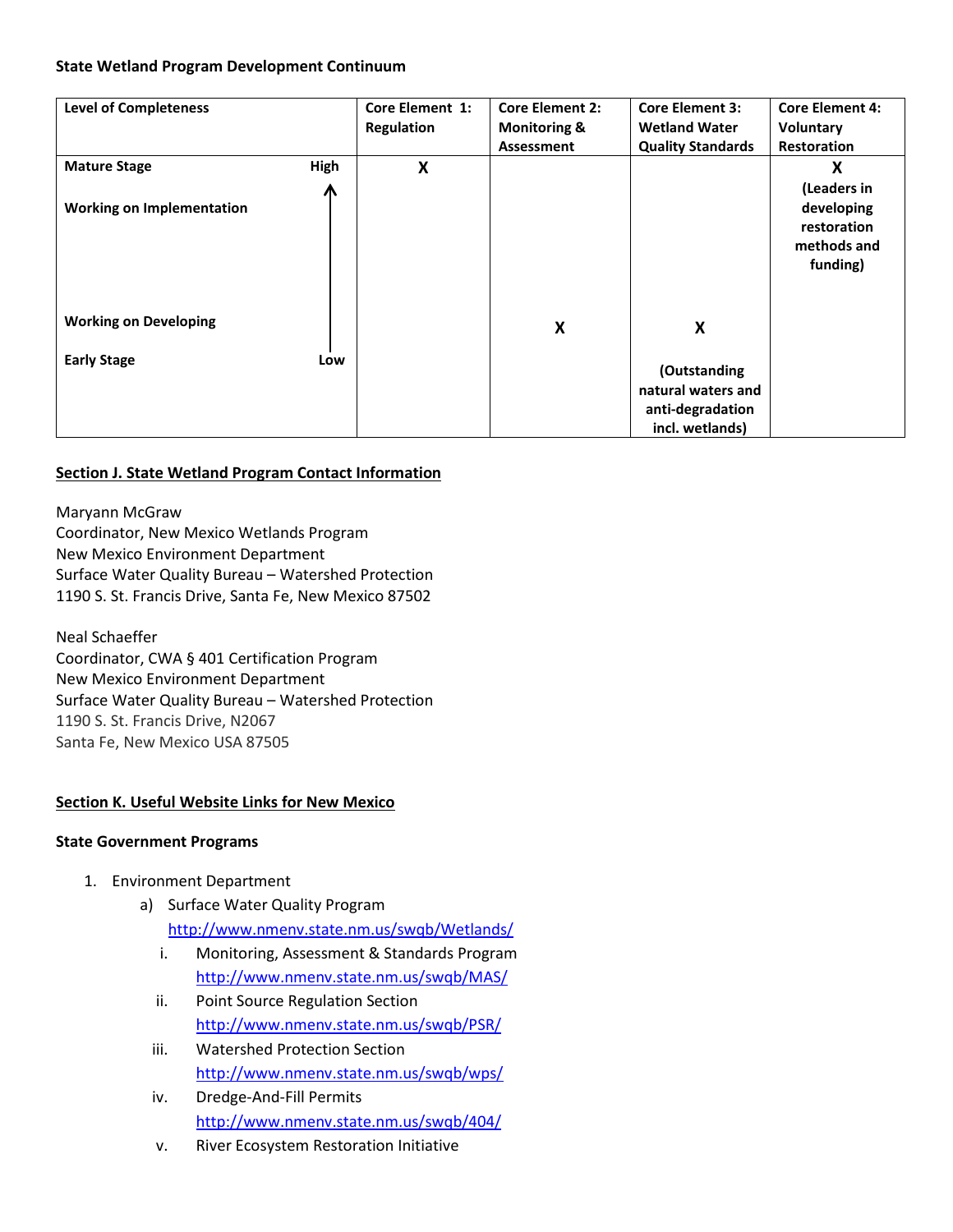<http://www.nmenv.state.nm.us/swqb/RERI/>

- vi. Sedimentation/ Siltation Thresholds Development Plan <http://www.nmenv.state.nm.us/swqb/Sedimentation/>
- vii. NPDES Stormwater Permit Program <http://www.nmenv.state.nm.us/swqb/StormWater/>
- viii. Water Quality Standards <http://www.nmenv.state.nm.us/swqb/Standards/>
- ix. Wetlands Program <http://www.nmenv.state.nm.us/swqb/Wetlands/>
	- Wetland Action Plans <http://www.nmenv.state.nm.us/swqb/Wetlands/planning/>
	- Wetland Projects <http://www.nmenv.state.nm.us/swqb/Wetlands/projects/index.html>
- 1. Department of Game & Fish
	- a) Conservation Program <http://www.wildlife.state.nm.us/conservation/index.htm>
- 2. Department of Agriculture
	- a) Pesticide Compliance Section <http://www.nmda.nmsu.edu/pesticides/protecting-water-and-endangered-species/>
- 3. Energy, Minerals & Natural Resources Department <http://www.emnrd.state.nm.us/>
	- a) State Forestry Division
		- i. Forest Stewardship Program <http://www.emnrd.state.nm.us/SFD/ForestMgt/ForestStewardship.html>
	- b) State Parks Division <http://www.emnrd.state.nm.us/SPD/TrailsatStateParks.html>
- 4. Office of the State Engineer
	- a) Interstate Stream Commission [http://www.ose.state.nm.us/isc\\_index.html](http://www.ose.state.nm.us/isc_index.html)

# **Federal Government Programs**

**?**

# **Other Organization Wetland Programs**

- 1. New Mexico Riparian Council <http://www.ripariancouncil.org/>
- 2. New Mexico Wildlife Federation <http://www.nmwildlife.org/>
- 3. University of New Mexico: Museum of Southwestern Biology
	- a) Natural Heritage New Mexico
		- i. New Mexico Rapid Assessment Method <http://nhnm.unm.edu/>
- 4. Santa Fe Botanical Garden
	- a) Leonora Curtin Wetland Preserve <http://www.santafebotanicalgarden.org/visit-us/leonora-curtin-wetland-preserve/>
- 5. New Mexico Highlands University: New Mexico Forest and Watershed Restoration Institute